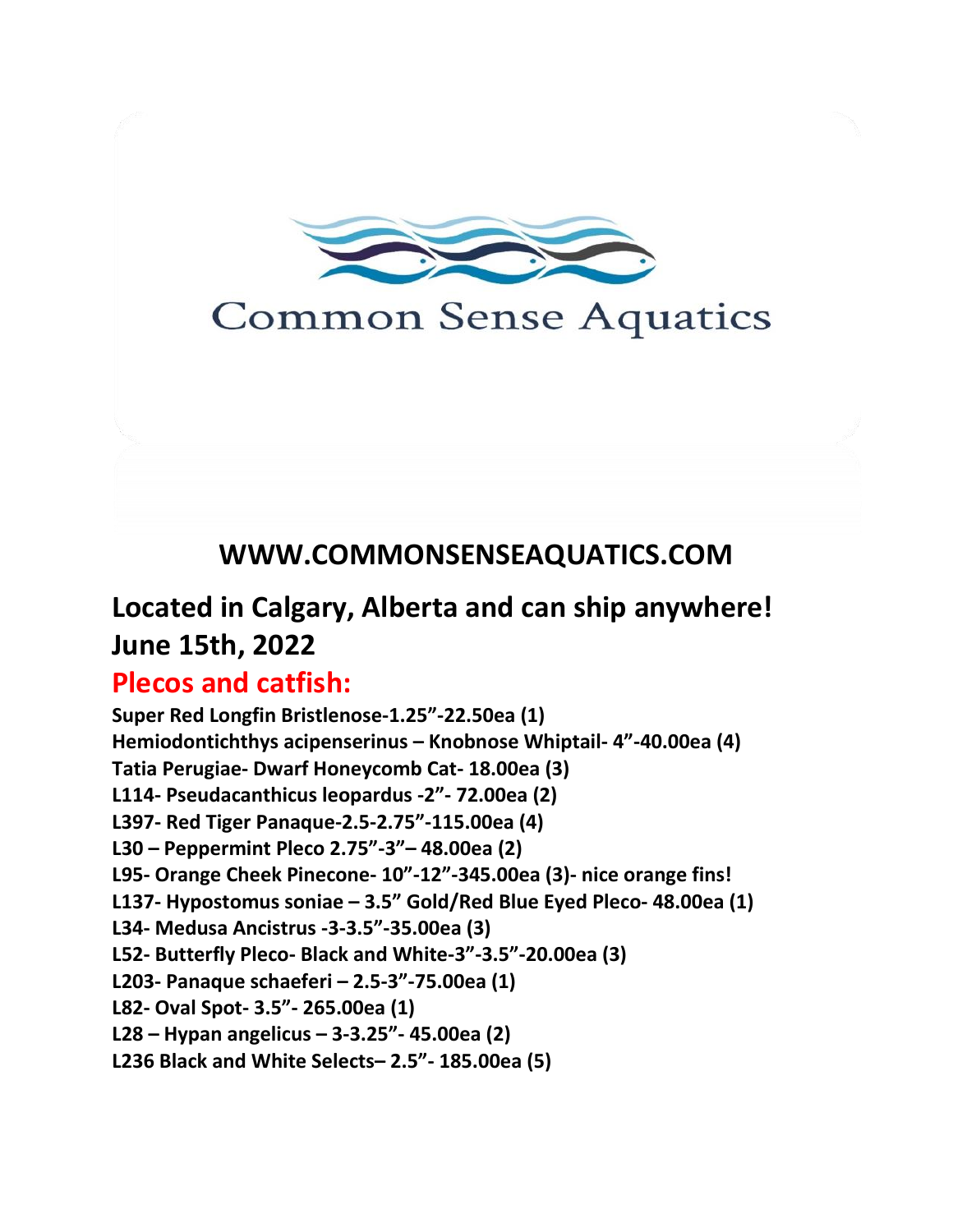#### **Cories:**

**Corydoras sterbai- large- 10.00ea (10) Corydoras Black Midnight- med/lrg- 14.00ea (1) Corydoras Green Laser- med- 20.00ea (9) Corydoras melini-med/lrg-7.50ea (4) Corydoras panda-small- 8.50ea (9) Corydora CW95- Very Interesting markings- 11.50ea (5) Corydoras orange laser – med- 14.00ea (10) Corydoras venezualanus sp. Orange -med- 12.00ea (25) Corydoras reynoldsi – lrg-18.00ea (2) Corydoras weitzmani- med- 24.00ea (8) Corydoras melanotaenia-lrg-8.00ea (7) Corydoras sychri- Peru- Adults- 16.00ea (11) Corydoras bifasciatus- adults – 78.50ea (3-2M/1F) CW160 – Corydoras hikari- med/lrg- 275.00ea (1) C12 – Corydoras cruziensis-30.00ea (14)**

## **Angels, Apistogramma and Dwar Cichlids:**

**Pelvichromis drachenfelsi 'Mouri'-12.00ea (1F) Wild Caught Green Tefe River Discus- 5"-165.00ea (3) European Lines- Super Red Melon Discus- 3"-130.00ea (1) Santa Isabel Angels – Wild Caught – 6"- 125.00ea (4) Black Lace Angels-lrg- 14.00ea (2) Koi Angels- lrg- 16.50ea (5) Nanacara akodeta- Zebra Acara- Cuiari River- F1-med- 45.00ea (1M) Apistogramma elizabethae- Red Belly-med-38.00ea (1M) German Blue Rams – med/lrg- 12.00ea (7-4M/3F)**

#### **Tetras, Rasboras, Barbs and Rainbows:**

**Glolite Tetra-3.25ea (13) Neon Tetras- large- 2.25ea (76)**

**African Red Emperor Tetra- Neolebias trewavasae- 15.00ea (2) Neon Green Congo- Phenacogrammus aurantiacus-22.50ea (3) Congo Tetras- Wild Caught-lrg-11.50ea (12)**

**Harlequin Rasboras-6.00ea (9)**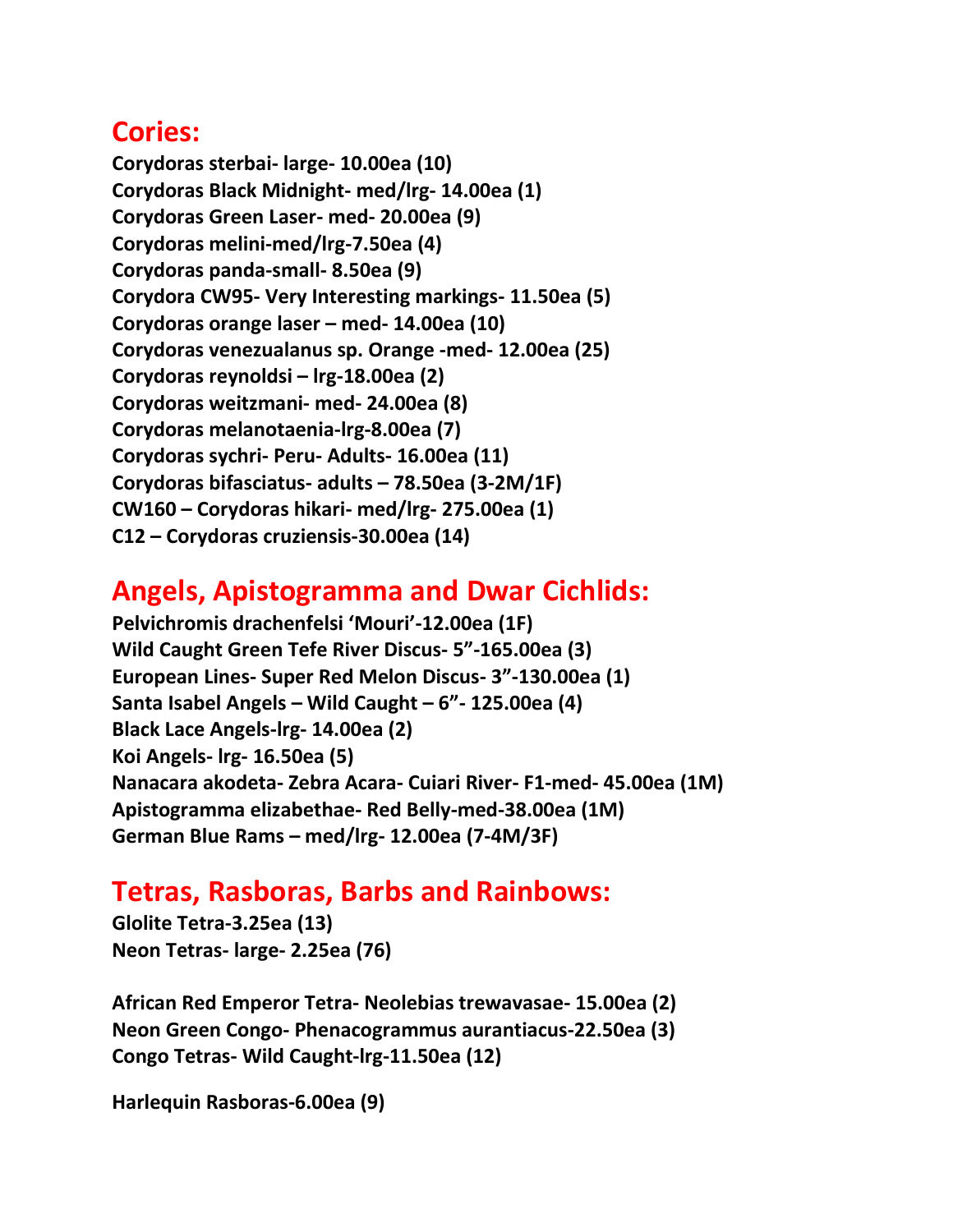**Danio Roseus- Rose Danio- New- 7.15ea (5) Gold White Cloud Moutain Minnows- med- 5.00ea (12) Albino Long Fin Cherry Barbs-7.00ea (4)**

**Chilantherina bleheri- Bleheri Rainbow- 15.00ea (7-3M/4F) Melanotaenia boesemani- Orange Boesemani-lrg-16.50ea (12-5M/7F) Melanotaenia doriyti- Doriyti Rainbows-med/lrg-16.00ea (8-3M/5F) M. trifasciatus -Goyder River Rainbow – med- 15.00ea (3-1M/2F) Glossolepis incisus- New Guinea Red Rainbow – 15.00ea (12-6M/6F)**

#### **Livebearers:**

**N-Type (Holland stock)- 5.50ea (16-8M/8F) Yellow Tiger Endlers-6.50ea (10- 6M/4F)**

#### **Bareroot Plants:**

**Crinium calamistratum-9.00ea (2) Cryptocoryne pontederiifolia-lrg-5.00ea (8) Cryptocoryne usteriana-lrg-6.50ea (4) Cryptocoryne Wendti 'Red'- Bunch of 5-6 plants – 8.00ea (1) Cryptocoryne Wendti 'Green'- Bunch of 5-6 plants- lrg- 8.00ea (1) Wisteria – XL bunch – 5.50ea (3)**

#### **Potted Plants:**

**Bucephlandra sp on Wood -17.00ea (1) Echinodorus bleheri-med-14.00ea (1) Cryptocoryne undulata – 9.50ea (3) Cryptocoryne wendtii 'Green'- 8.50ea (2) Anubias nana narrow leaf – 11.50ea (2) Anubias coffeefolia-12.50ea (2) Anubias frazeri- 12.50ea (6)** 

### **Ruto Holland Frozen Food 100gm 20pc Blister pack**

**Cyclops – 7.50ea (8) Nano -lobster eggs/baby brine shrimp- 7.50ea (4) Vegetarian Mix- 6.50ea (2)**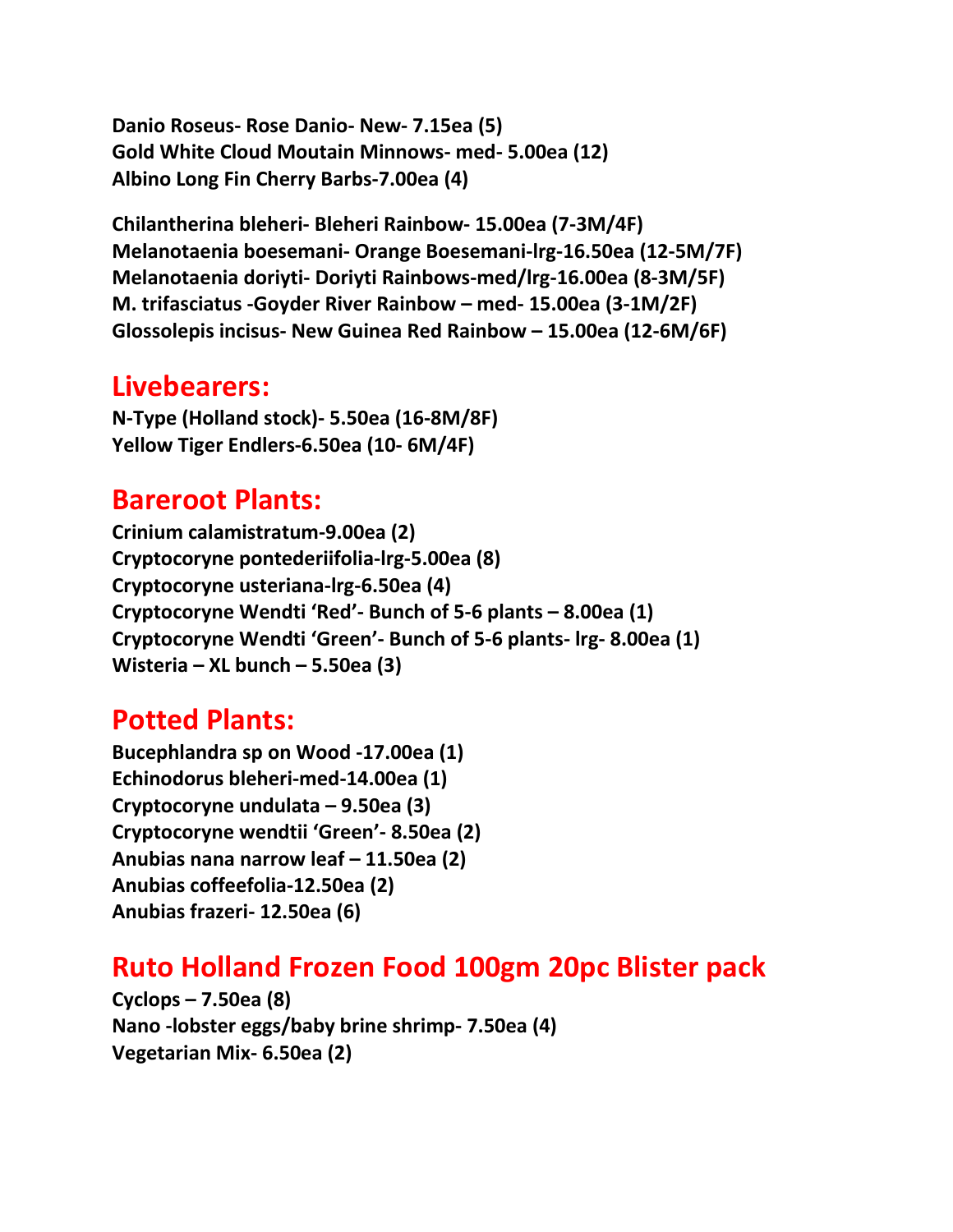#### **Hikari Frozen Food:**

**1lb Flatpack Bloodworms- 19.00ea (4)**

#### **Aquarium Wood:**

**Malaysian Driftwood – XXL – 75.00ea (1) Pacific Wood – XXL – 75.00ea (1) Spiderwood – XL – 45.00ea (1)** 

#### **Caves – Made in Canada!**

**1.5" Med Square – 8.00ea (1) 1.75" Large Round- 9.00ea (1) 1.75" - Large D-Shaped- 9.00ea (1)**

#### **Seachem and Others:**

**Seachem Combi Alert – PH and Ammonia – 1yr – 18.50ea (1) Seachem Purigen-100ml Bag- 16.50ea (4) Seachem Purigen –250ml- 26.00ea (4) Seachem The Bag- for Purigen- 13.50ea (4) Seachem Hypersorb-100ml with bag- 12.50ea (4) Seachem Brackish Salt – 250g – 16.00ea (1) Seachem AmGuard- 250ml- 16.00ea (3) Seachem AmGuard- 500ml- 25.00ea (5) Seachem Prime Special Edition – 325ml for 250ml price! 16.00ea (4) Seachem Prime 1L- 45.00ea (1) Seachem Prime 2L-88.00ea (2) Seachem Stability-1L – Bacteria for new tanks- 52.00ea (1) Seachem Acid Buffer – 600gm-16.50ea (3) Seachem Neutral Regulator-500g- pH7.0-22.50ea (3) Seachem-Safe 500gm- Powder form of Prime-28.00ea (6) Seachem- Safe 1Kg- Powder form of Prime- 55.00ea (1) Seachem Excel- 250ml – 12.50ea (1) Seachem Iron- 250ml – 14.00ea (1) Seachem Flourish 250ml – 12.50ea (2) Seachem Flourish Tabs – plant fertilizer- 10 tabs- 16.50ea (1) Seachem Clarity- 500ml-cleans up cloudy tanks – 22.00ea (1) Boyds Vitachem – 16.50ea (2)**